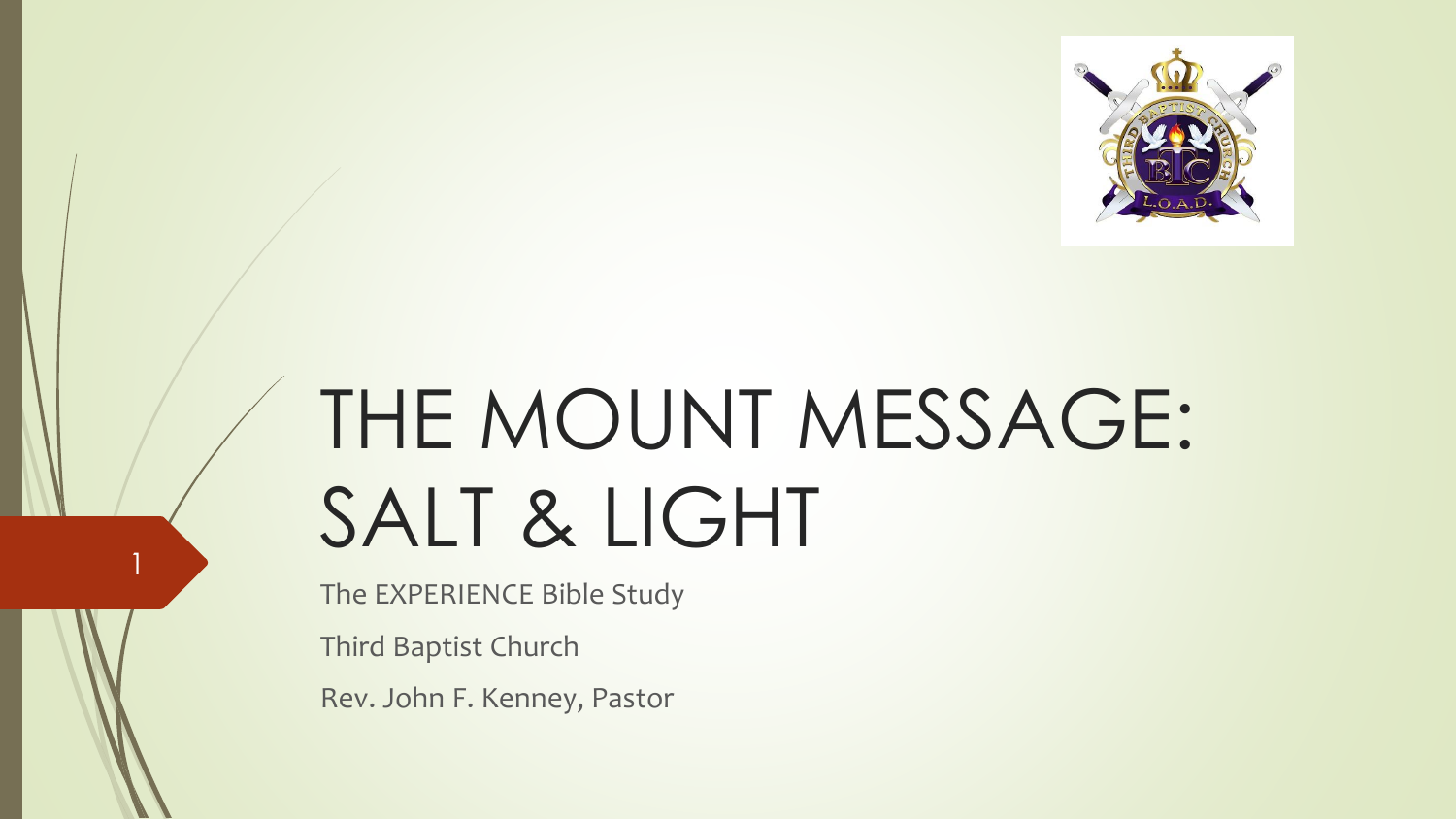#### SALT & LIGHT (Matthew 5:13-14

- 1. The life of discipleship is conceived throughout as *life within* the community of faith.
- 2. This community is charged with a *mission* to the world.
- 3. Jesus perfectly models this new kingdom approach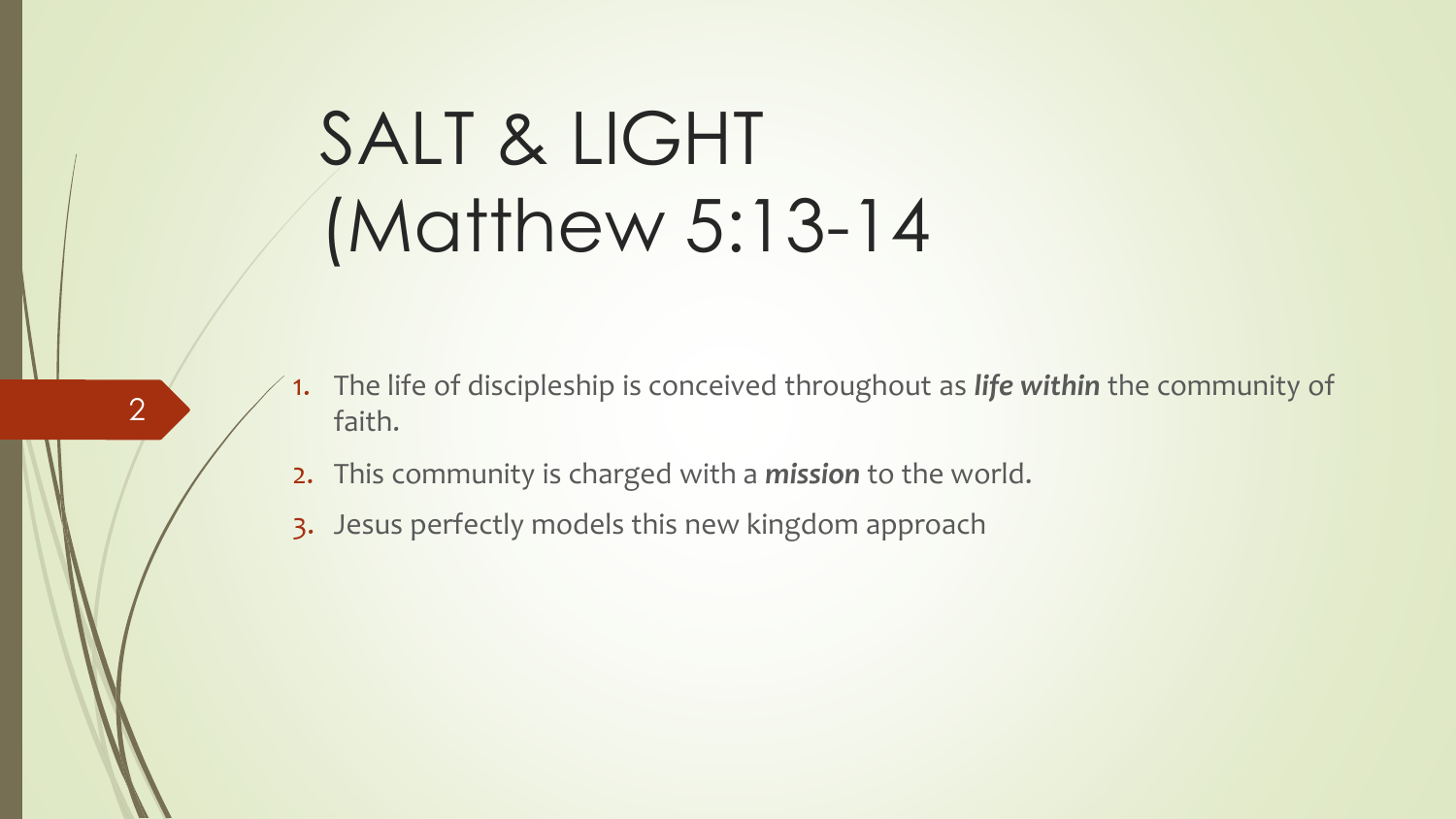#### The Disciples As Salt: (vs.13)

- 1. The saying as multiple layers of meaning, since salt has many connotations in Matthew's tradition and context.
- 2. For Matthew, salt references "*sacrifice*" (Leviticus 2:13); *loyalty & covenant fidelity* (Ezra 4:14, Numbers 18:19; eating together was called "*sharing salt*" and expressed a binding relationship); *purification* (2 Kings 2:19-22); *seasoning* (Job 6:6; Colossians 4:5) and *preservative*.

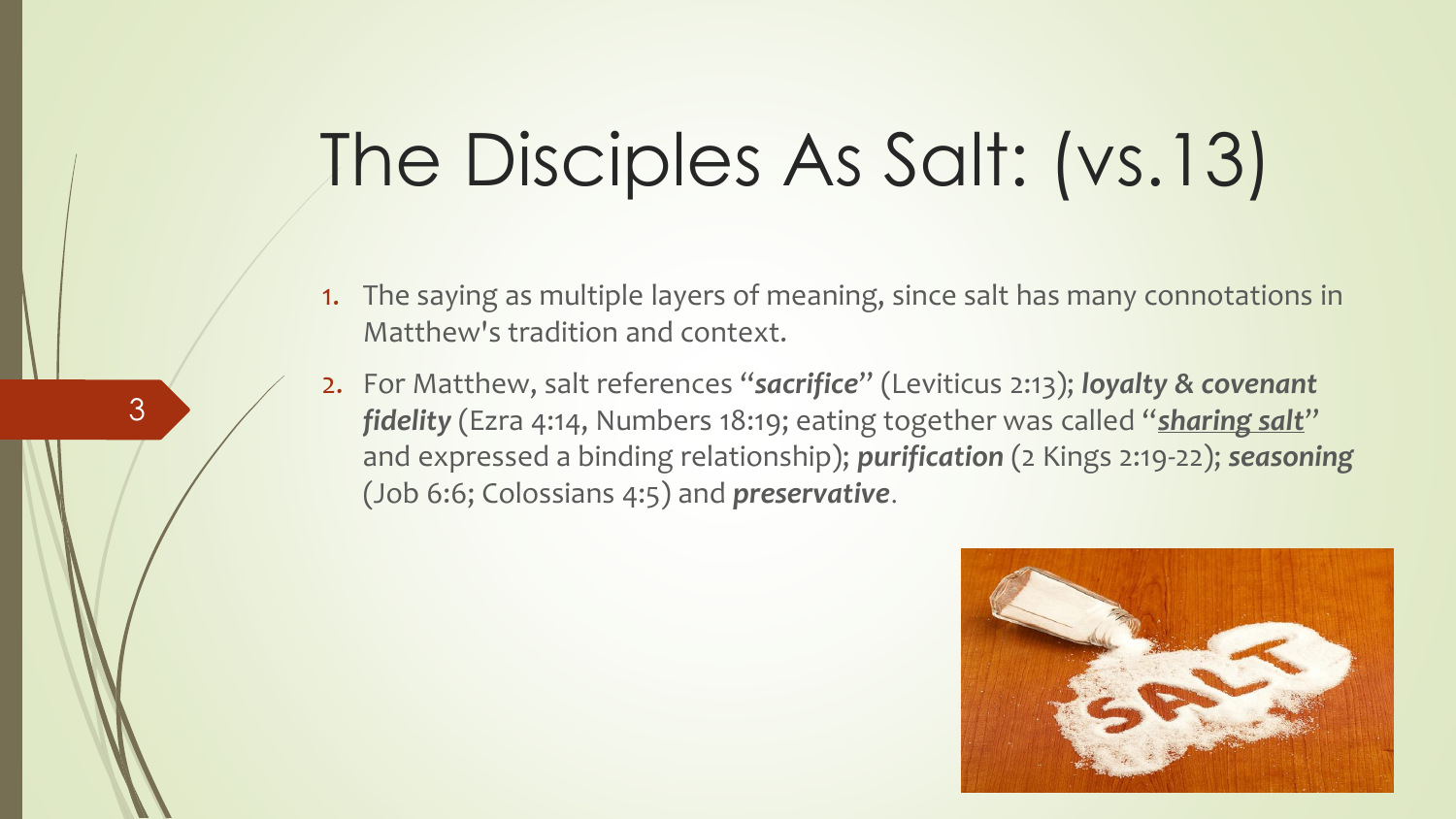### The Disciples As Salt (cont.)

- 1. The saying serves as a warning that if the disciples *deny their mission*, they (too) will be thrown out as *useless*.
- 2. Salt becomes ineffective when it becomes impure due to *being mixed with other elements that cause it to lose its function.*
- 3. The condition of our hearts will always determine the "saltiness" of our beings.
- 4. Being "*salt of the earth*" is equivalent to being "*salt of the world*"
- 5. The world does not belong to Satan! It's the *creation* of God, the *scene* of the disciples' mission, and the *place* where God's will shall finally be done

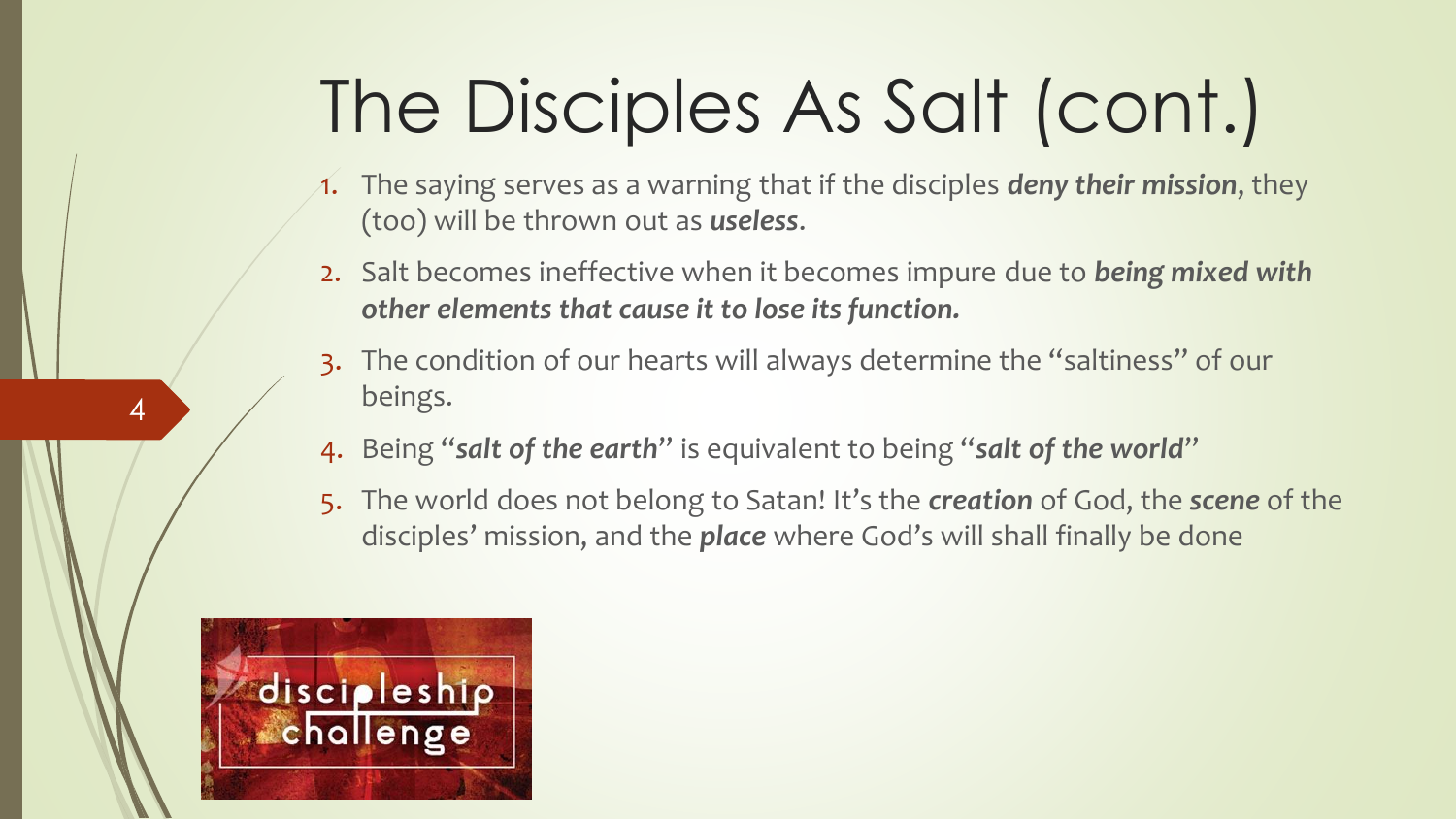#### Importance of Being Salt

- 1. Salt does not *EXIST* for itself, neither do the disciples.
- 2. The life of the disciple is to be turned outward to the world for the "*field is the world' (c.f. Matthew 13:38)*
- *3. The disciples are what they are, as pronounced by the words of Jesus!*
- *4. The disciples are not told to try harder in being salt, But as followers of Jesus, THEY ARE SALT.*
- 5. This is a call to believe what Jesus aid and to accept and to love out this new reality that is created in the call to discipleship.

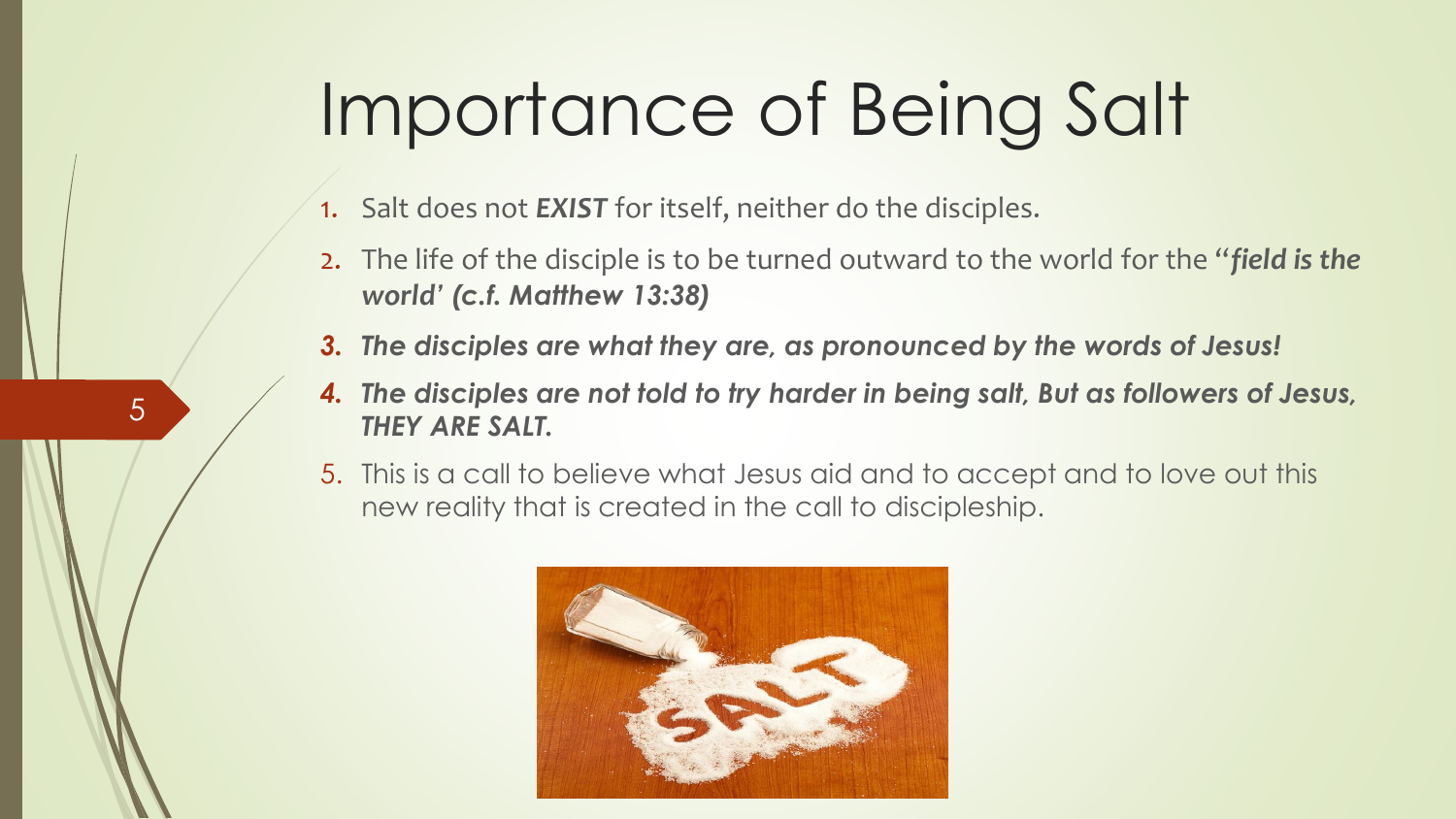#### The Disciples As Light: (vs.14-16)

1. The light metaphor presents the disciples as *illumination* for the world.

- 2. The primary function of light is *NOT TO BE SEEN*, but to let things *BE SEEN AS THEY ARE.*
- 3. The metaphor of the "*city on a hill*" presents the disciples as unavoidably being seen.

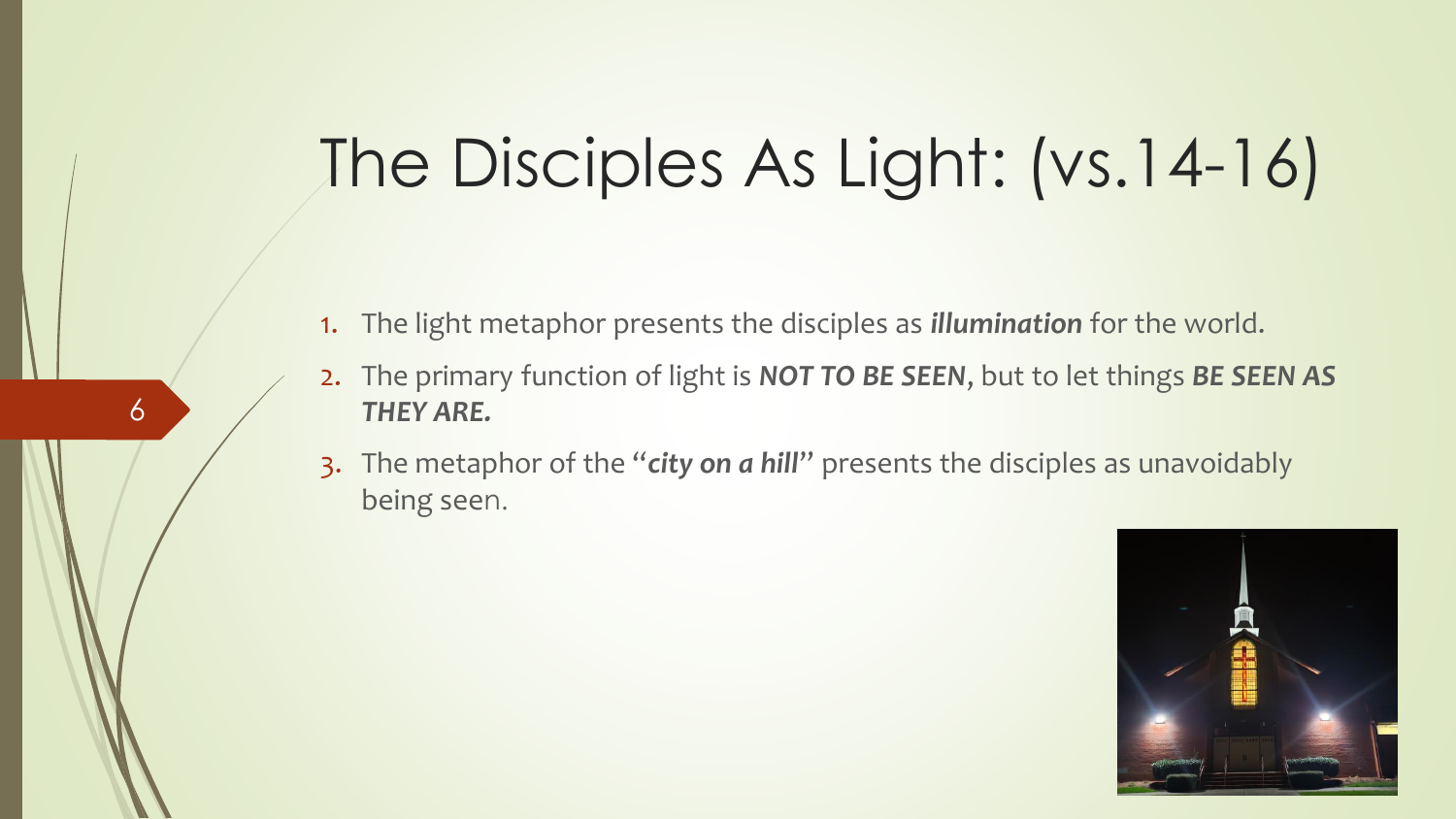### The Disciples As Light (cont.)

- 1. The salt & light sayings picture the idea of missions being inherent to discipleship – as saltiness is essential to salt and shining is to light.
- 2. These metaphors by Jesus kills all religion that is purely *personal and private*.
- 3. The disciples are called to active mission of letting their light shine to all.
- 4. The disciples don't generate light anymore than they generate their own saltiness. *They have already been lit for the sake of the world*.

7

5. The purpose of the disciples' engaging in their acts of righteousness/justice (vs.6) is to glorify God – this is the *authorization* to continue what Jesus began.